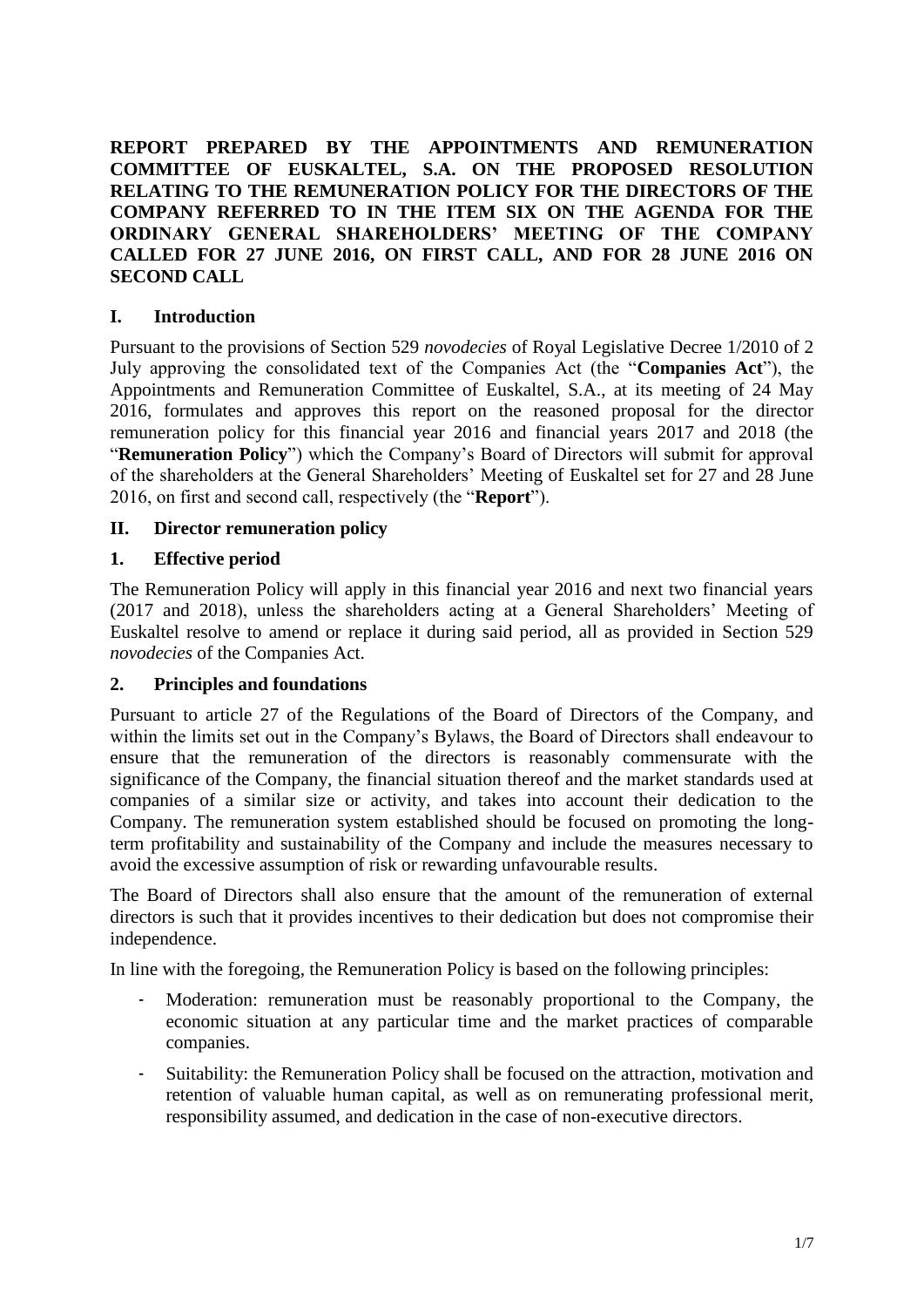- Balance: the Remuneration Policy shall establish a proper balance between fixed and variable components, such that fixed remuneration is a high enough percentage of overall remuneration to allow flexible measures to be introduced for directors carrying out executive duties.
- Profitability and sustainability: the remuneration of directors performing executive functions is to provide incentives for performance and reward the creation of longterm value.
- Results-based: for directors performing executive duties, the remuneration thereof shall include the necessary linkage to the Company's results over an appropriate time period, in alignment with the interests, values and strategy of the Company.
- Fairness and external competitiveness: in setting director remuneration, account shall be taken of the external competitive environment and principles of internal fairness.
- Transparency of remuneration policy: the Remuneration Policy shall be established, set and applied in accordance with applicable laws, the Company's internal rules and best corporate practices, ensuring transparency and adherence to the Good Governance Code of Listed Companies approved by the National Securities Market Commission (*Comisión Nacional del Mercado de Valores*) on 18 February 2015 (the "**Good Governance Code**"). In particular, upon the call to the Annual General Shareholders' Meeting, the Company shall make available to the shareholders the Annual Director Remuneration Report, which shall be submitted to a consultative vote thereat as a separate item on the agenda.

The Remuneration Policy essentially differentiates directors in their capacity as such (external non-executive directors) from those who perform executive duties at the Company (currently applicable only to the Chair of the Board of Directors), as describe below.

### **3. Remuneration of directors in their capacity as such**

The remuneration of directors in their capacity as such consists of a fixed annual allocation by reason of their membership on the Board of Directors and any of its various Committees, without distinction among the duty function performed or the post held, except as the Board of Directors may otherwise establish and without prejudice to what is indicated below regarding the lead independent director. This fixed allocation is paid entirely in cash.

The Board of Directors may also assign the lead independent director an additional allocation for performance of the duties specific to said post. The amount of said additional allocation, if any, shall be determined by the Board of Directors annually and may not individually exceed 25% of the fixed annual remuneration to which the director is entitled for membership on the Board.

The maximum remuneration of the directors in their capacity as such may not exceed the maximum amount approved each year by the shareholders at the General Shareholders' Meeting, and the Board of Directors may establish a lower amount.

For financial year 2016, the maximum amount of total annual remuneration of the directors in their capacity as such is 1,500,000 euros. For the period during which this Remuneration Policy is in effect, said maximum amount of total annual remuneration shall be kept at the same amount, except as otherwise decided by the shareholders at a General Shareholders' Meeting.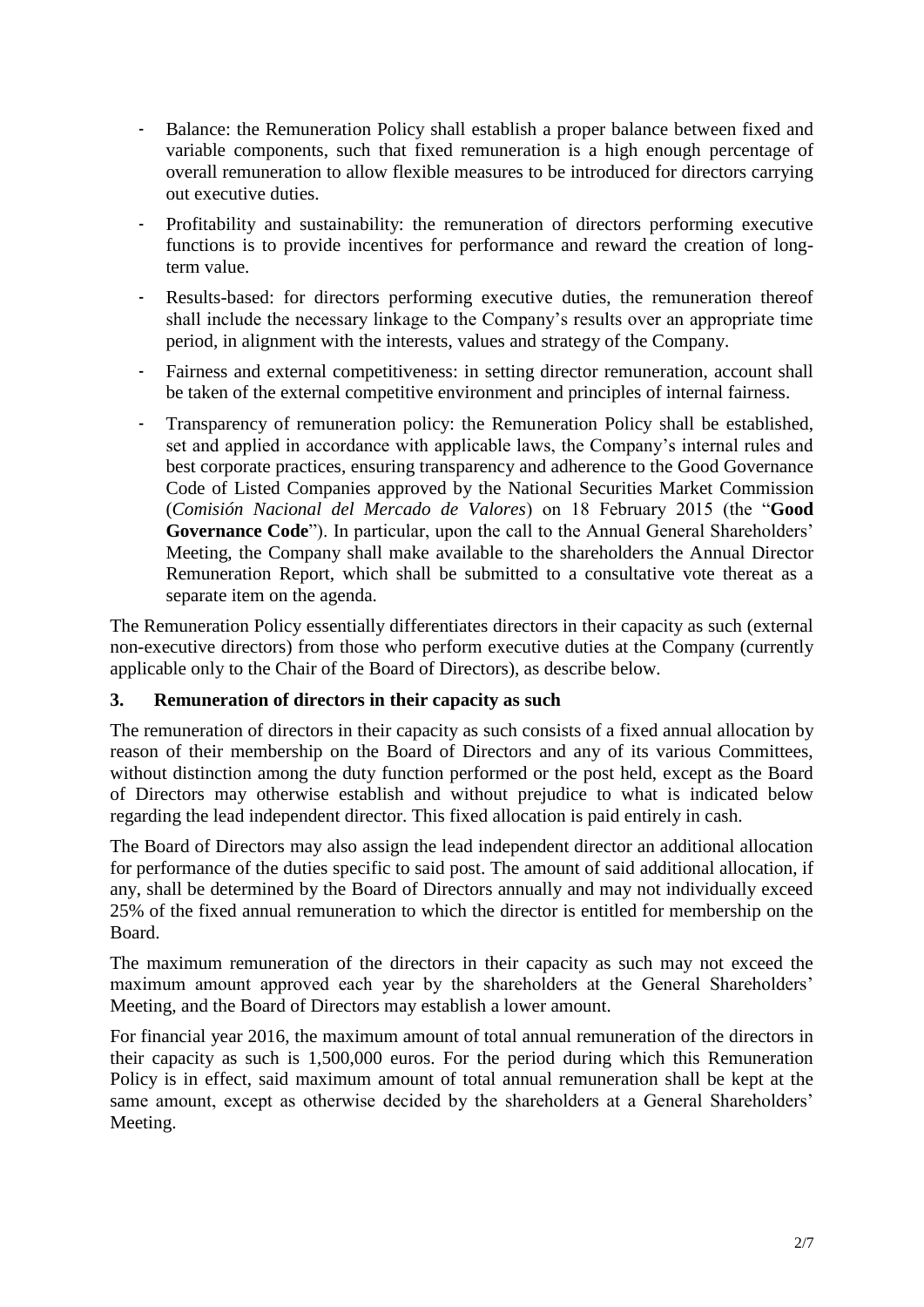Of this amount, the Board of Directors has approved the following amounts, to be paid as the fixed annual allocation:

- Fixed annual allocation for membership on the Board of Directors: 65,000 euros.
- Fixed annual allocation for membership on the Audit and Control Committee or the Appointments and Remuneration Committee: 15,000 euros.

Furthermore, and in accordance with article 62 of the Bylaws, directors in their capacity as such may receive in-kind remuneration consisting of the payment by Euskaltel of insurance premiums, with a maximum annual limit of 8,000 euros for each director, the implementation of which must be approved by the Board of Directors.

The Company also has civil liability insurance for its directors upon customary terms and proportional to the circumstances of the Company. The maximum amount of this coverage is 10,000,000 euros.

For purposes of clarification, it should be noted that the preceding categories of remuneration are received only by directors in their capacity as such, including as proprietary directors, but excluding executive directors, since the latter are to receive only the remuneration stipulated in their respective contracts, as described in section **¡Error! No se encuentra el origen de la referencia.** below.

## **4. Remuneration of directors for the performance of executive duties**

The remuneration system for executive directors is made up of:

- Fixed remuneration, which includes a fixed salary and specific in-kind remuneration.
- Variable annual remuneration tied to short-term objectives.
- Variable remuneration, in the form of the delivery of shares, options on shares or instruments indexed to the value thereof linked to business objectives, the value of the shares and any other corporate social responsibility objectives, all subject to approval by the Board of Directors of the corresponding incentives plans, as applicable.

### *4.1. Fixed remuneration*

The purpose of the fixed remuneration is to reward the performance of executive duties, and includes (i) a fixed salary, and (ii) specific in-kind remuneration.

Executive directors may receive specific in-kind remuneration, including the provision of an individual company vehicle, a life assurance policy covering death due to any cause, a health insurance policy, an accident insurance policy and a policy for other minor coverage.

Fixed remuneration (i) shall primarily be based on a market approach and takes account of the size, nature and scope of the Company's business; and (ii) shall be in proper alignment with the remuneration established at comparable companies in the industry at the domestic and international level.

### *4.2. Variable annual remuneration*

As stated above, variable annual remuneration applies only to executive directors, as a percentage of their fixed remuneration. Said variable remuneration is based on objective criteria which seek to evaluate the contribution of performing their executive duties to the Company's business objectives.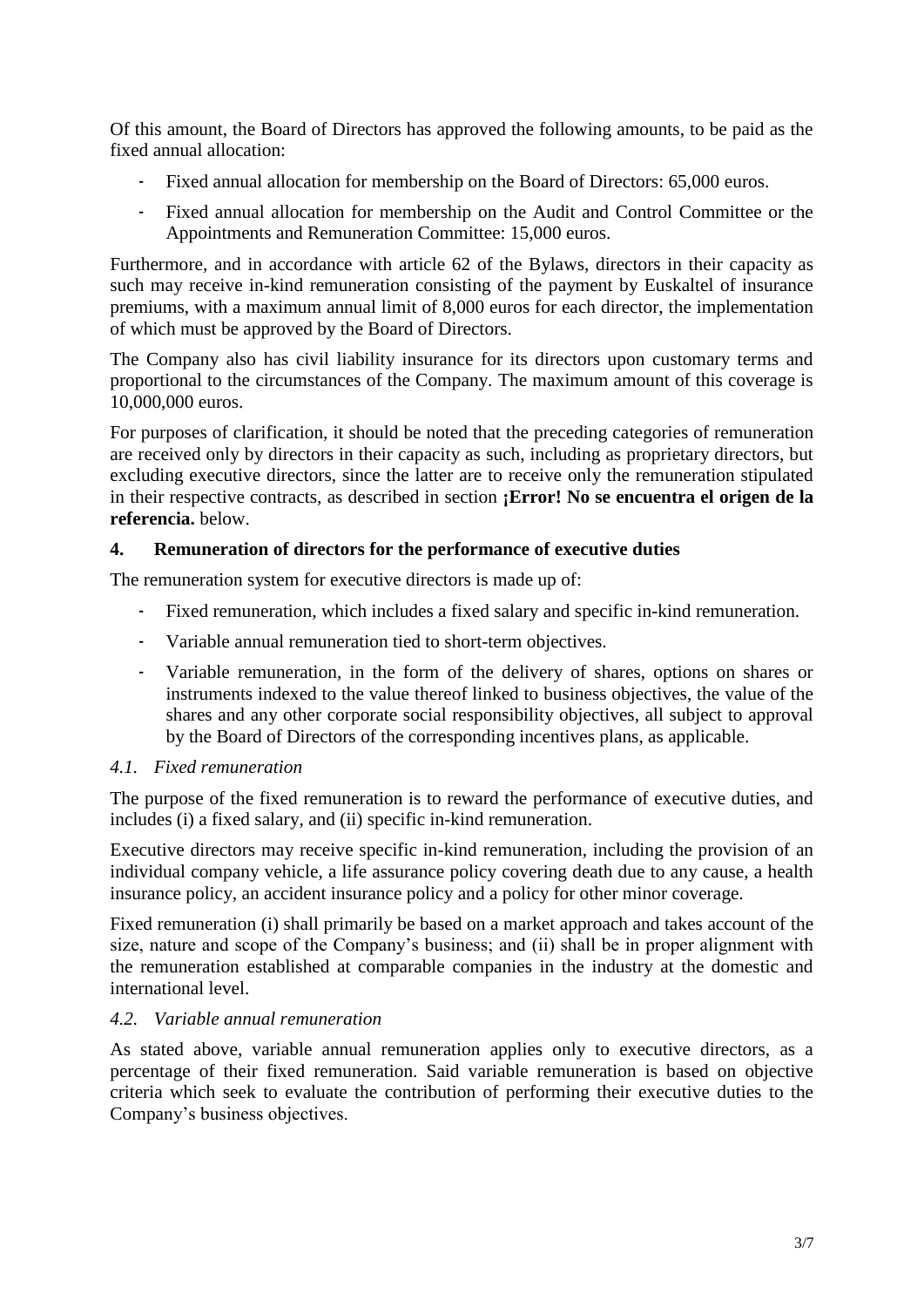In this regard, said variable annual remuneration of executive directors will generally fluctuate between 0% and 75% of fixed salary as a maximum, assuming 50% of fixed salary for the achievement of 100% of the objectives. By way of exception, the variable annual remuneration of the Chair of the Board of Directors will fluctuate between 0% and 60% of fixed salary, as indicated in section **¡Error! No se encuentra el origen de la referencia.**.

The setting of objectives, as well as the scale of attainment and the evaluation of performance, is carried out by the Board of Directors, which must subsequently determine the degree to which the business objectives used as a reference have been met and the level of achievement of the variable annual remuneration (including situations of under- and over-achievement, as applicable).

Generally, the parameters to be taken into account for determining compliance with the variable annual remuneration objectives, as well as the respective weightings thereof, will be determined annually by the Board of Directors, upon a proposal of the Appointments and Remuneration Committee, based on indicators correlated to Company variables relating to (i) growth; (ii) profitability; (iii) innovation; and, when applicable, (iv) others of a qualitative or quantitative nature including, but not limited to, medium- and long-term sustainability, meeting strategic objectives or objectives relating to corporate social responsibility.

The preceding objectives and parameters will also take account of the risk assumed to obtain a result and will pursue a balance among the Company's short-, medium- and long-term objectives, not revolving solely around one-off, occasional or extraordinary facts or data.

The objectives, parameters and weightings generally approved by the Board of Directors for the Company's management team will in any event be applicable to executive directors.

The Board of Directors, upon a proposal of the Appointments and Remuneration Committee, may adjust the above weightings or include other objectives that have priority for the shortterm development of the business.

The variable annual remuneration system will be periodically reviewed by the Appointments and Remuneration Committee, which will determine whether it is appropriate for measuring contributions to Euskaltel's results.

The specific variable annual remuneration parameters applicable to this financial year 2016, and the respective weightings thereof, are described below:

- Growth (income and net customer increase): 30% weighting.
- Profitability (EBITDA and Free Cash Flow): 30% weighting.
- Innovation (new products launched and number of connected products launched): 15% weighting.
- Integration (synergies): 25% weighting.

For financial year 2016, these objectives and metrics represent an appropriate balance between financial and operating aspects of the Company.

Should the Company's auditors make qualifications in their audit report affecting one or more of the objectives and parameters that are to be taken into account in setting the variable annual remuneration of the executive directors, said qualifications shall be taken into account by the Board of Directors in setting the variable remuneration to be received by executive directors.

The Company may also demand reimbursement of all or part of the variable remuneration, as applicable, if (i) the payment of the variable remuneration did not match the conditions for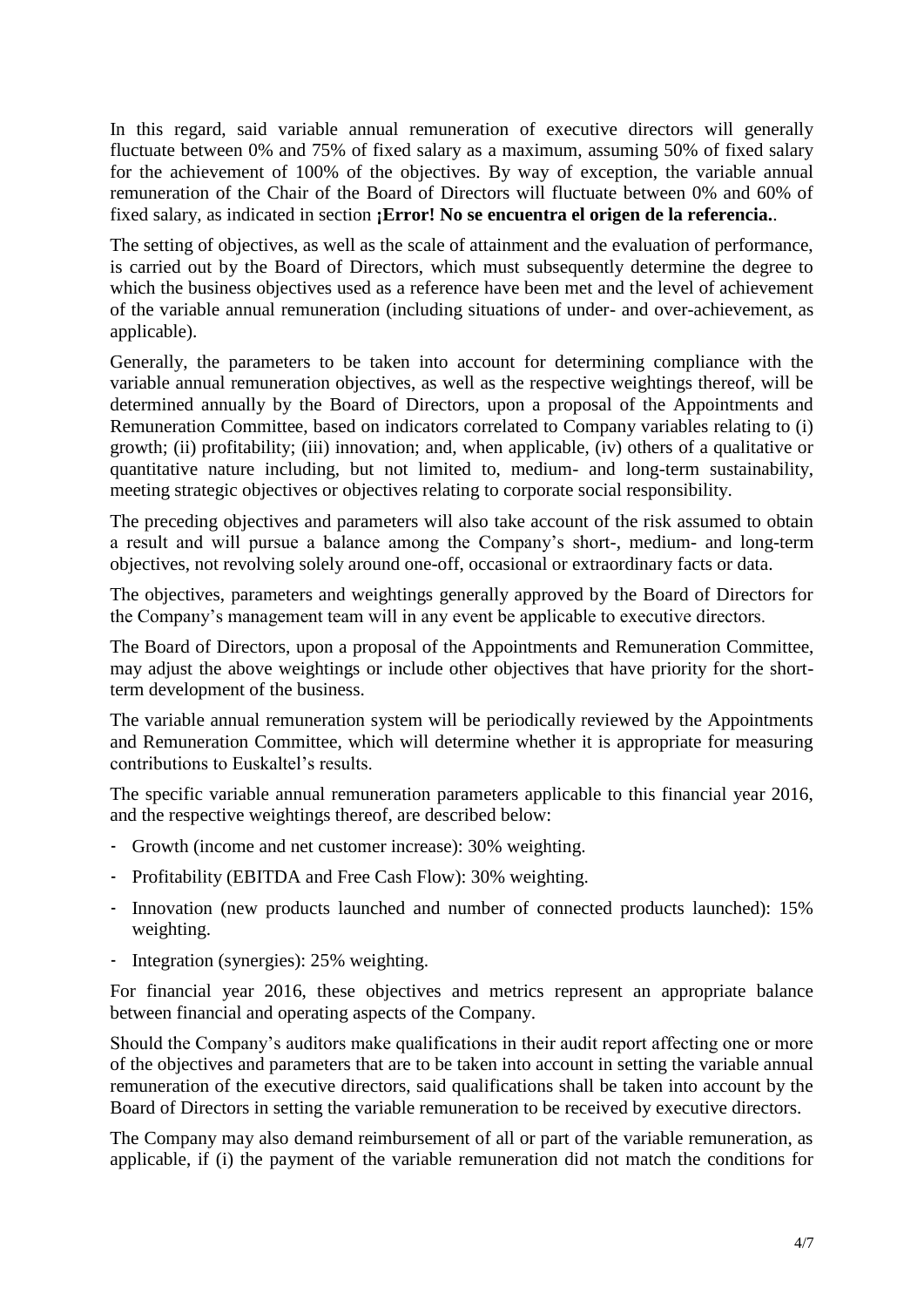performance of the Company; or (ii) the variable remuneration was paid in light of data subsequently proven to be incorrect (e.g. if there was a correction to the annual accounts on which the variable remuneration was based).

*4.3. Variable remuneration in the form of the delivery of shares, options on shares or instruments indexed to the value thereof*

Variable remuneration of the executive directors in the form of the delivery of shares, options on shares or instruments indexed to the value thereof seeks multiple objectives:

- Reward contributions to value by allowing the participants therein, including executive directors, to benefit from the results of their management.
- Align the interests of executive directors with those of shareholders by linking them to an increase in the value of Euskaltel shares, the objectives set in the Business Plan approved by the Board of Directors and, where applicable, other corporate social responsibility objectives.
- Include in the remuneration package a variable remuneration element through the delivery of shares, options on shares or instruments indexed to the value thereof, in line with the best recommendations on remuneration as well as with the market practice of other listed companies comparable to Euskaltel.

To that end, when the Board of Directors approves the corresponding incentive plans or share purchase incentive plans or other similar instruments for the officers or employees of Euskaltel, executive directors may enrol and participate therein on the terms and conditions set by the Board of Directors, which will entail the delivery of shares of the Company in the quantity and for the price or value that applies pursuant to the terms of said plans or instruments.

### *4.4. Main terms and conditions of the contract of the Chair of the Board of Directors*

The essential terms and conditions of the contract of the Chair of the Board of Directors (the only executive director as of the date the Remuneration Policy was formulated by the Board of Directors) are as indicated below:

- Fixed remuneration: the fixed salary of the Chair of the Board of Directors is 323,144 euros.

It should be noted that the fixed salary of the Chair of the Board of Directors did not undergo substantial changes upon the admission to trading of the Company's shares, as the principles and criteria applied in prior financial years have been continued.

- Variable annual remuneration: the variable annual remuneration of the Chair of the Board of Directors will fluctuate between 0% and 60% of fixed salary as a maximum, assuming 50% of fixed salary for the achievement of 100% of the objectives.

As is the case with fixed remuneration, the variable annual remuneration of the Chair of the Board of Directors did not undergo substantial changes upon the admission to trading of the Company's shares, as the principles and criteria applied in prior financial years have been continued.

- Variable remuneration in the form of the delivery of shares, options on shares or instruments indexed to the value thereof: the Chair, as a director performing executive duties, may enrol and participate in incentive plans or share purchase incentive plans or other similar instruments in effect from time to time for officers or employees of Euskaltel,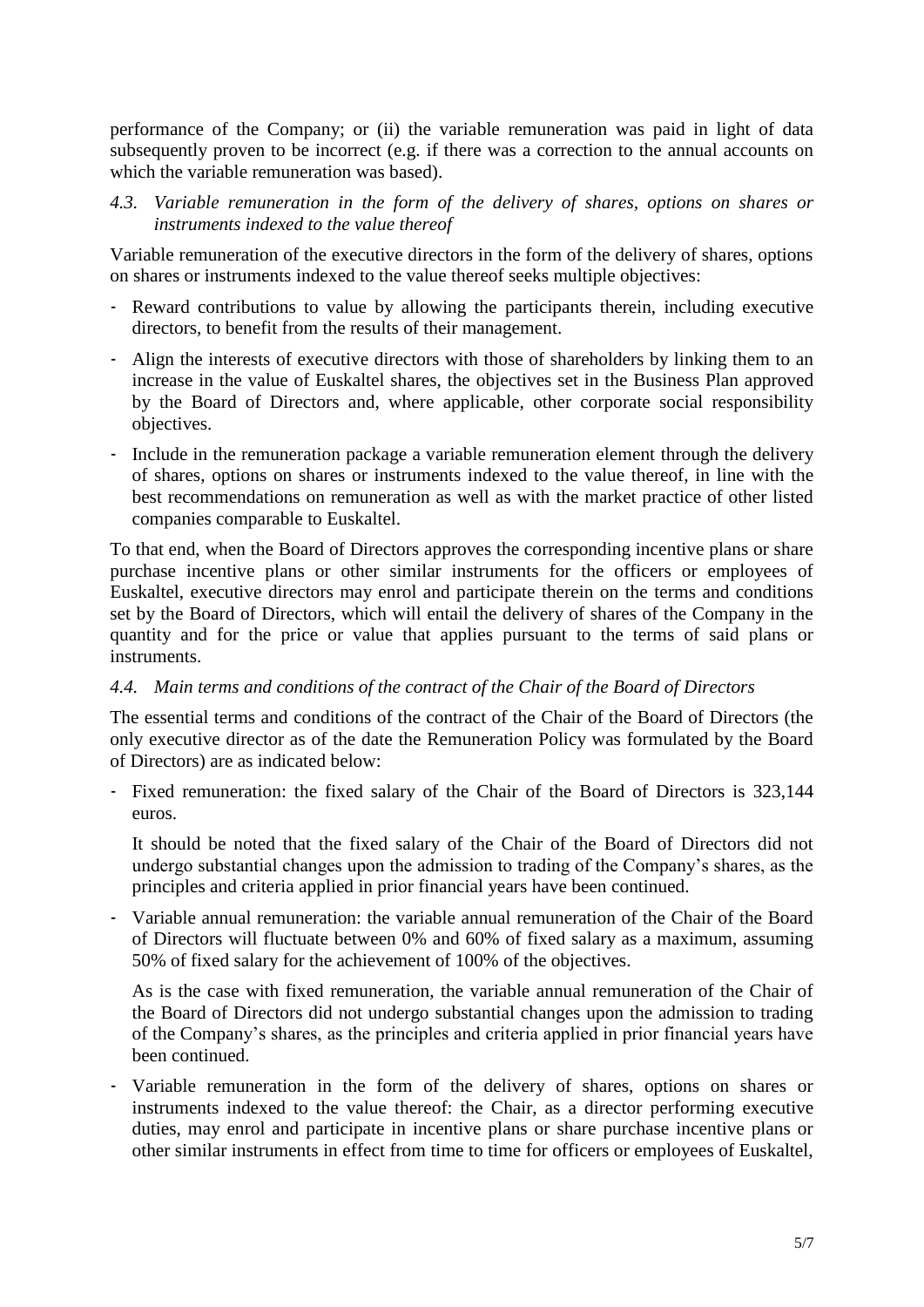which will entail receipt by the Chair of an incentive in shares of the Company, options on shares or instruments indexed to the value thereof.

If such enrolment or participation occurs, the Chair will be entitled to receive a number of shares established by the Company's Board of Directors and for the price or value set by said body from time to time in accordance with the incentive plans or share purchase incentive plans or other instruments of a similar nature formulated and approved by the Board of Directors within the framework of this Remuneration Policy.

- Term: indefinite.
- Exclusivity: the Chair of the Board of Directors must be exclusively dedicated to the Company.
- Non-competition: the Chair of the Board of Directors may not have direct or indirect economic interests in businesses competing with those of the Company.
- Prior notice period: there are no specific provisions in the contract with respect to prior notice periods for the Chair of the Board of Directors or the Company in cases of resignation, voluntary leave or withdrawal.
- Severance payments: in the case of the removal or resignation of the Chair of the Board of Directors, the Chair will have the option to terminate or to renew the ordinary employment relationship that was suspended on 28 November 2000.

If renewal of the previous ordinary employment relationship is chosen, it would be subject to the termination regime governed by Royal Legislative Decree 1/1995 of 24 March approving the Consolidated Text of the Workers' Statute Act (*Ley del Estatuto de los Trabajadores*). For purposes of severance payments, the time for which services have been provided shall be calculated as the entire period for which the Chair has been linked to the Company, regardless of whether it was pursuant to an ordinary or senior management employment relationship or to a commercial relationship.

If termination is chosen, the Chair will have the right to receive a severance payment equal to 45 days' salary per year of services provided to the Company, with periods of less than a year apportioned by months, up to a maximum of 24 monthly instalments, calculated based on the gross annual cash salary received in the calendar year immediately prior to the termination.

The contract of the Chair of the Board of Directors does not contemplate disqualification clauses, golden parachute clauses or clauses relating to hiring bonuses.

Nor does the Chair's contract contain specific provisions with respect to continuance in office or loyalty agreements or post-contractual non-competition. However, it should be noted that as a director, the Chair of the Board of Directors is subject to the rules on prohibitions, duties of confidentiality and of non-competition, which are established in articles 51 of the Bylaws and 31 and 32 of the Regulations of the Board of Directors, respectively.

#### *4.5. New appointments*

If other directors with executive duties join the Board of Directors during the period the Remuneration Policy is in effect, the determination of their remuneration package (i.e. remuneration components and the corresponding upper and lower limits) will be governed by the principles which inform sections **¡Error! No se encuentra el origen de la referencia.**, **¡Error! No se encuentra el origen de la referencia.** and **¡Error! No se encuentra el origen**